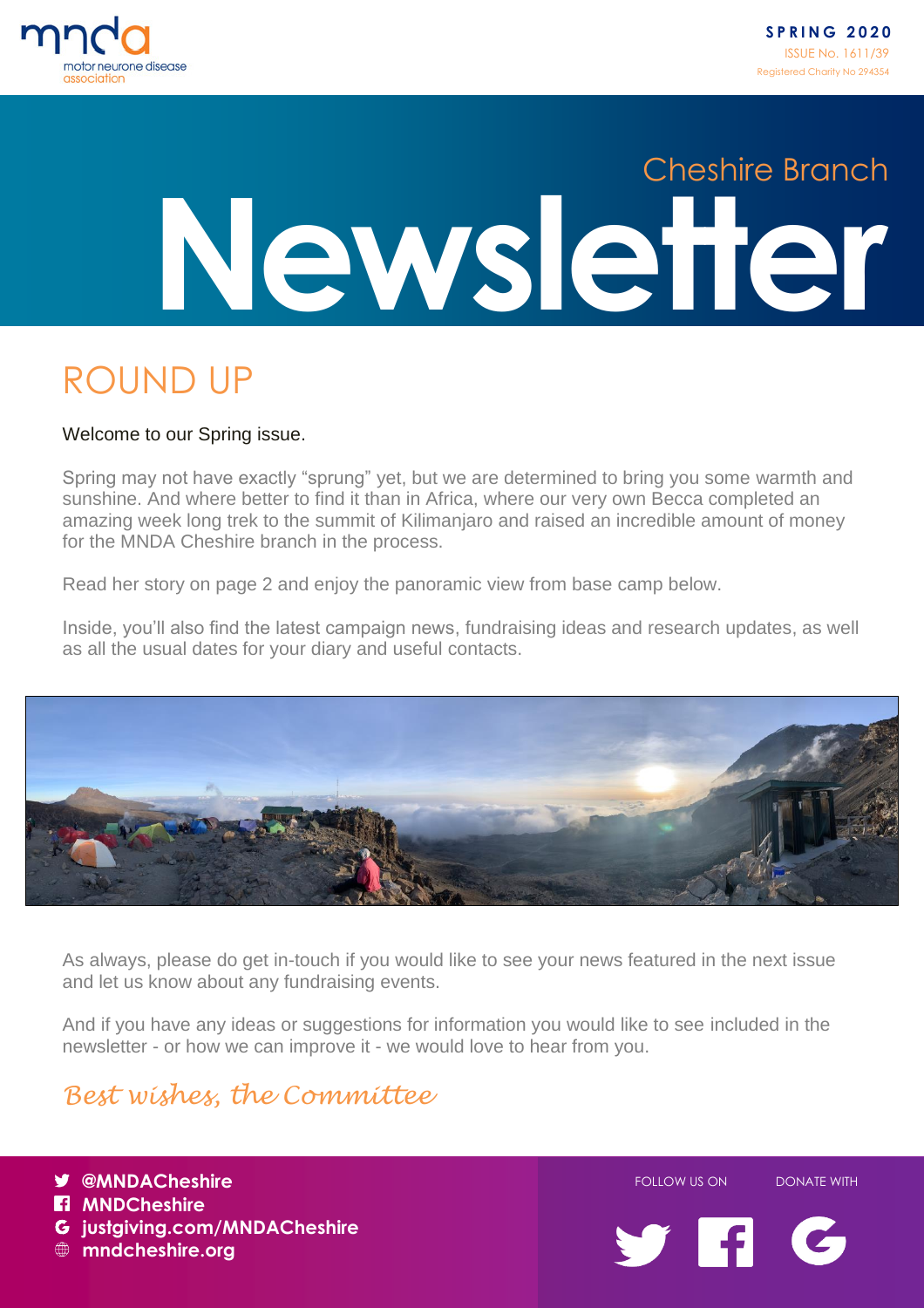

#### FUNDRAISING NEWS Top of the world!

by Becca Jackson



Becca and team at the park gate, with their guide.

#### Rebecca, along with husband Dave, her brother Stephen Fox and his girlfriend Evie Gaynor raised an incredible £3,767 in their epic mountain trek to the summit of Kilimanjaro.

Climbing Kilimanjaro was an amazing experience. It was both a physical and mental challenge, but I would highly recommend it to anyone who is vaguely considering it. Even when we were cold, tired or low on energy, the cause and the money we had raised always pulled us through. And some of the landscapes were breathtaking.

Of course, we were very sensible in our approach and literally did everything our guides told us; if they said eat - we ate, if they said sleep - we slept, and we made sure we drank at least 4 litres of water each day. The team of guides and porters who climbed with us were the most wonderful people and always had an encouraging smile, even on the tough days.

The trek took 7 days in total, 5.5 days up and 1.5 down - you make a much more direct route down! The first 4 days were all about acclimatisation, slowing making our way towards base camp at 4,600m. We set off for base camp on day 5, where we rested, before setting off for the summit at 11.30pm.

We reached Stella Point, which is at the top of the ridge at 5,756m, at 6.15am - just as the sun was rising. The views were incredible and a much needed morale boost. It took another 1.5 hours to reach the summit and we all found that part extremely emotional. Arriving at the famous summit sign was amazing. We couldn't believe we had done it!

Climbing Kilimanjaro was honestly one of the most challenging but rewarding and amazing experiences. We were so lucky to be able to do it. We received such incredible support from our friends, colleagues and family and were able to raise an awesome £3,767 for MNDA Cheshire branch.



Finally reaching the summit!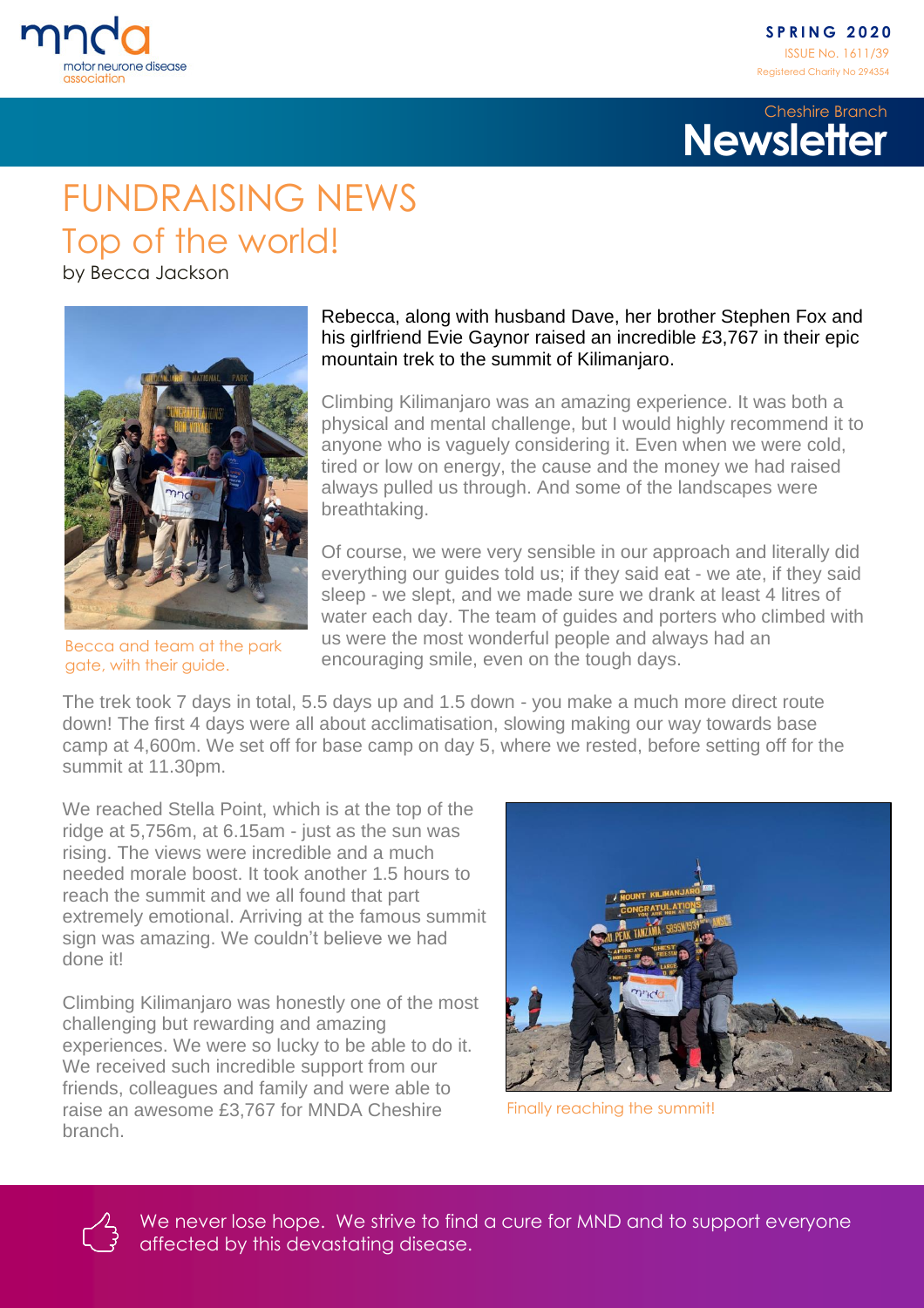

# New fundraising events guide



The brand new MND Association Events guide is now available to download **here** or via the website [\(www.mndassociation.org/get-involved/fundraising](http://www.mndassociation.org/get-involved/fundraising) or you can request a copy by telephoning 0808 8026262.

It is full of information about the many different ways you can get involved with fundraising, whether it's the challenge of an organised sporting event or doing your own thing in your own time. Check it out if you need some inspiration!



.

We never lose hope. We strive to find a cure for MND and to support everyone affected by this devastating disease.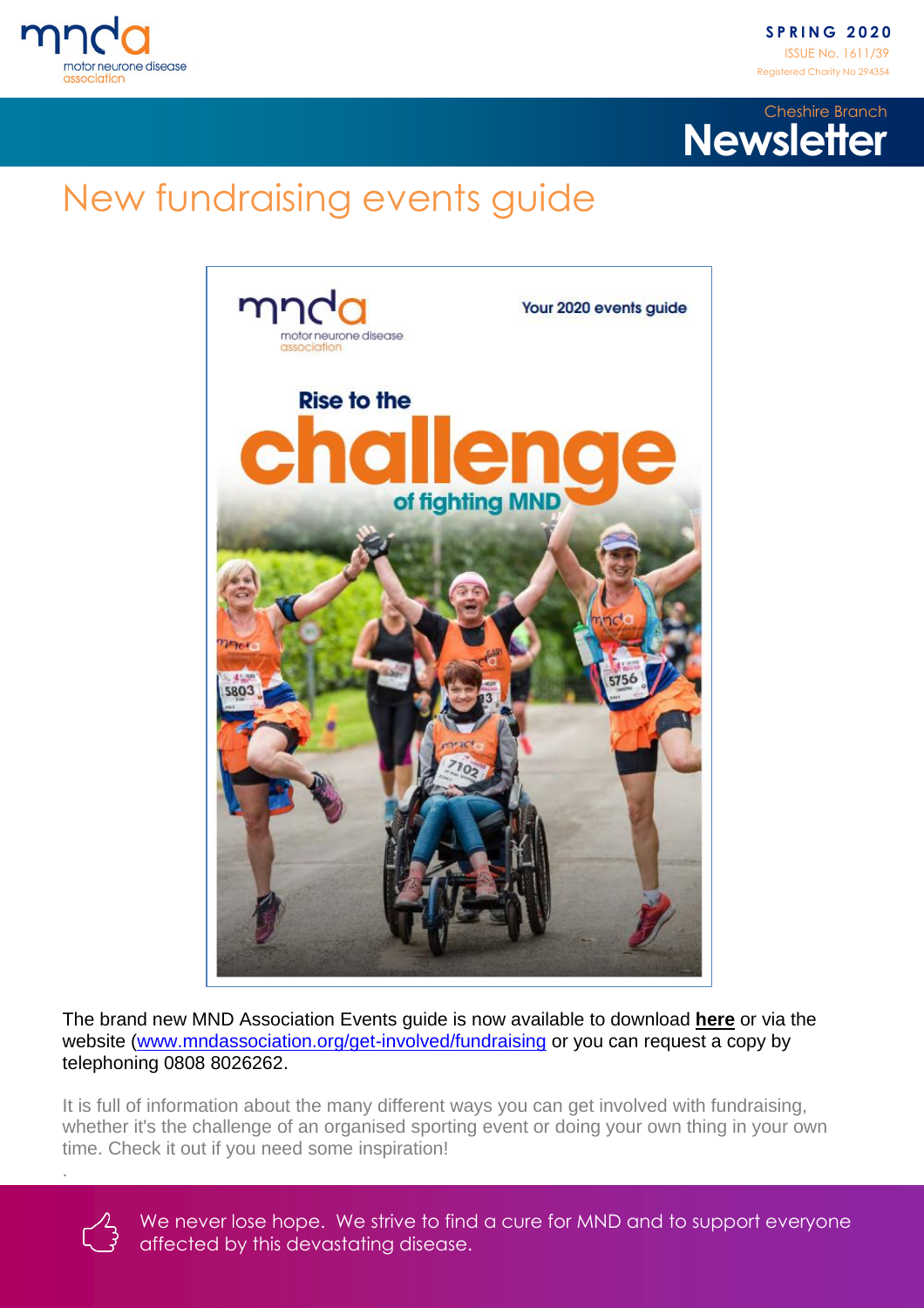

#### RESEARCH NEWS



#### MND-SMART is led by a team of researchers based in Edinburgh and will simultaneously test whether two existing treatments for other conditions could have some benefit for people living with MND.

Funding is provided by Euan MacDonald Centre, substantial private donations, MND Scotland and My Name'5 Doddie Foundation and we're pleased a number of Association-funded care centres will be involved in recruiting people with MND to take part.

There are more trials in the pipeline than ever before – the Association is currently involved in two trials, MIROCALS and TUDCA, across a number of our care centres.

The Association is working with neurologists on two additional trials through an international consortium called TRICALS that we hope will start in 2020 and work in a similar way to MND-SMART. If you would like more information about MND SMART, visit the "get involved in research" page at www.mndassociation.org/research

#### Research updates

All the latest research news can be found on the MNDA website at: [www.mn](http://www.m/)dassociation.org/research



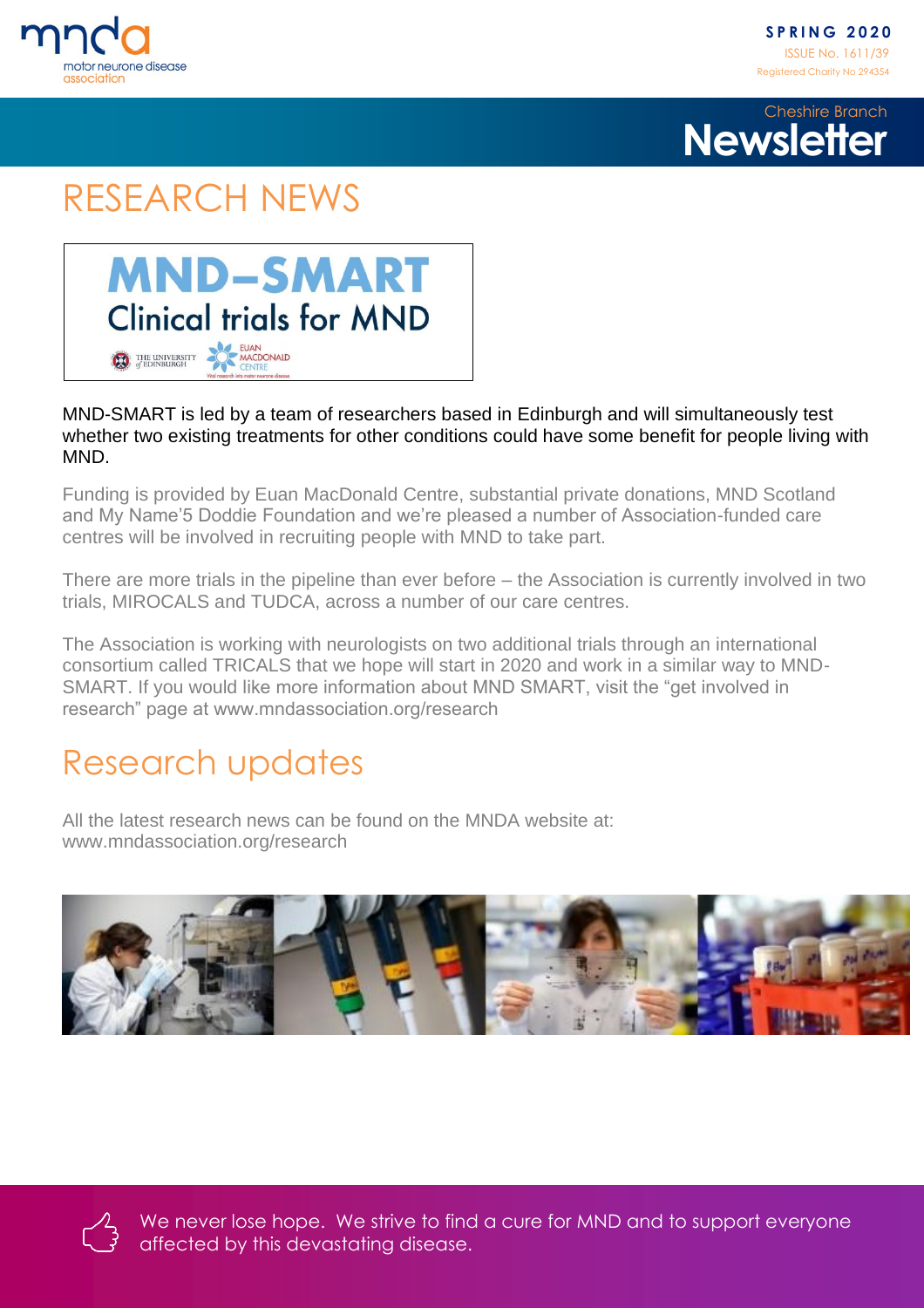



#### COMMITTEE NEWS

#### **VOLUNTEERING OPPORTUNITY**



#### We urgently require a branch secretary for the Cheshire branch.

This is a volunteer position. Duties involve arranging committee meetings 3 or 4 times a year and sending welcome letters to newly diagnosed members.

Full details about the role can be found in the volunteering section of [www.mndaassociation.org/get-involved/volunteering](http://www.mndaassociation.org/get-involved/volunteering) or if you are reading the newsletter online you can click through **here**.

If you would like to get involved, please contact: Mike Coleman (Chairman) Mobile 07895684529 E-Mail [mikec.mndcheshire@gmail.com](mailto:mikec.mndcheshire@gmail.com)

# Out of office

In other committee news, our wonderful publicity officer, Sarah Walker, is currently on maternity leave.

So, if you have any news or fundraising photos you would like to see featured in the newsletter, please get in touch with Emma, editor of the newsletter: Email: emma@mndcheshire.org.

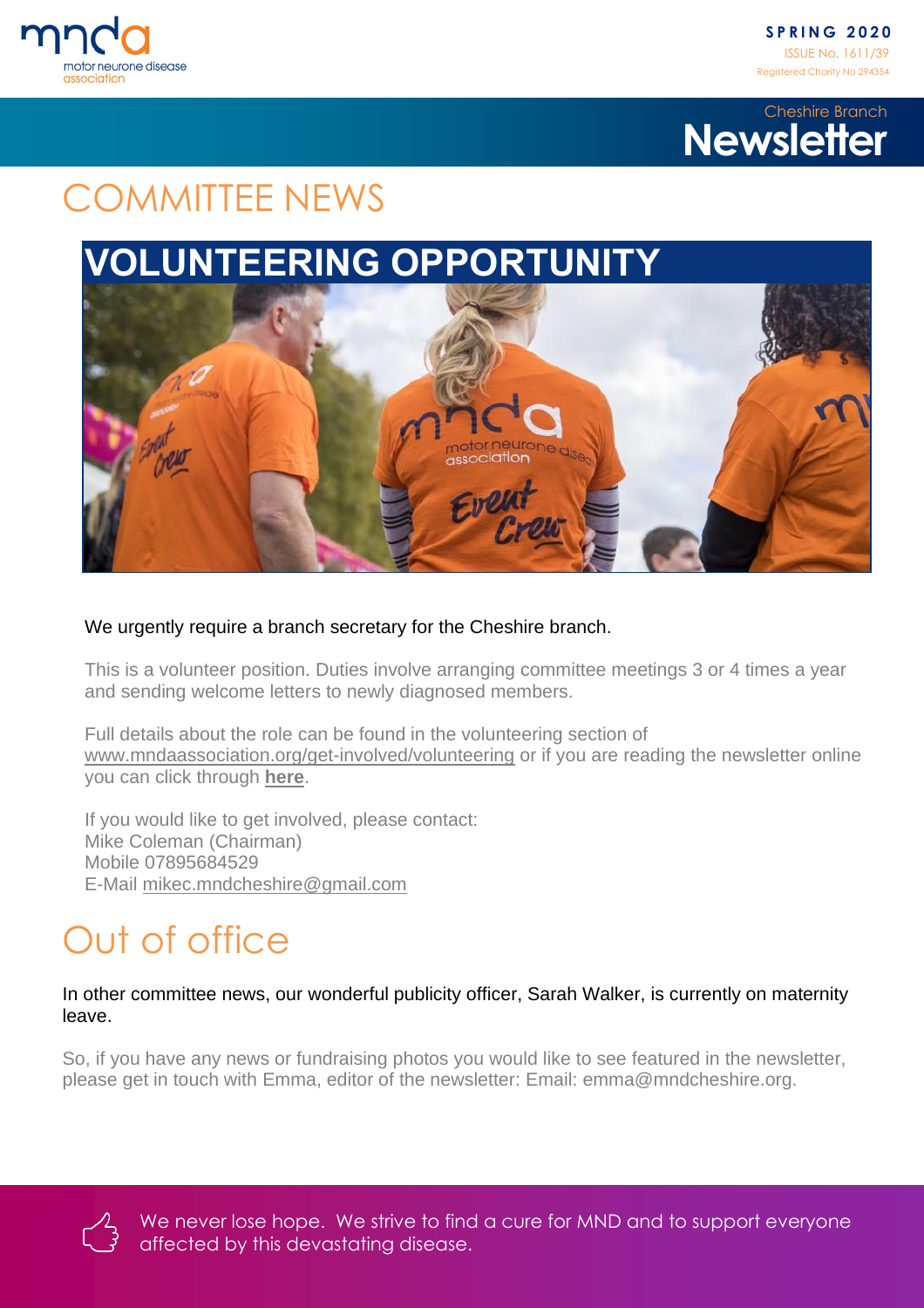



# CAMPAIGN NEWS

by Richard Webb



The "Scrap 6 months" campaign was thought to be going through Parliament successfully after Mike Coleman and I, with many other representatives of the Association nation-wide, had been to Parliament last July.

Unfortunately, the election came before the Bill was passed and one of the two prime-movers, Madeleine Moon (Labour Bridgend), lost her seat.

Consequently, the campaign has had to be resurrected and, in fact, a MNDA delegation recently went to the DWP headquarters in London recently to explain why this rule is desperately in need of amending.

For anyone who does not know about this campaign it is to get the rule on fast-tracking applications for PIP etc, changed. At the moment, in order to fast track - and thus avoid the need to fill in a complex 35+ page form - you need to obtain a DS1500 form. This basically requires a terminal illness and a reasonable chance of death within 6 months, a very difficult criterion to judge, especially with something as complex as MND.



The "Act to Adapt" campaign has started for campaign contacts and follows the release of the report late last year. The sub-heading of the report, "Securing safe and accessible homes for people with MND – home adaptations and the Disabled Facilities Grant", explains a lot of the intentions of this campaign.

The need to get home improvements carried out expeditiously and correctly for people living with MND has been identified as a problem throughout the country. Different local authorities (LAs) apply the rules in different ways, which means that some do not means test work below £5,000, whereas others means test all work. Some councils have created top-up grants for works costing more than the £30,000 limit in England, or raised the limit itself.

This campaign is still very much in its early days and an advisory group is being set up with a mixture of campaign contacts and full-time staff. When I am in a position to give more details on this, I will let you know. In the meantime, if any of you have had difficulties in applying for Disabled Facility Grants or getting work carried out when you needed it, please let me know.

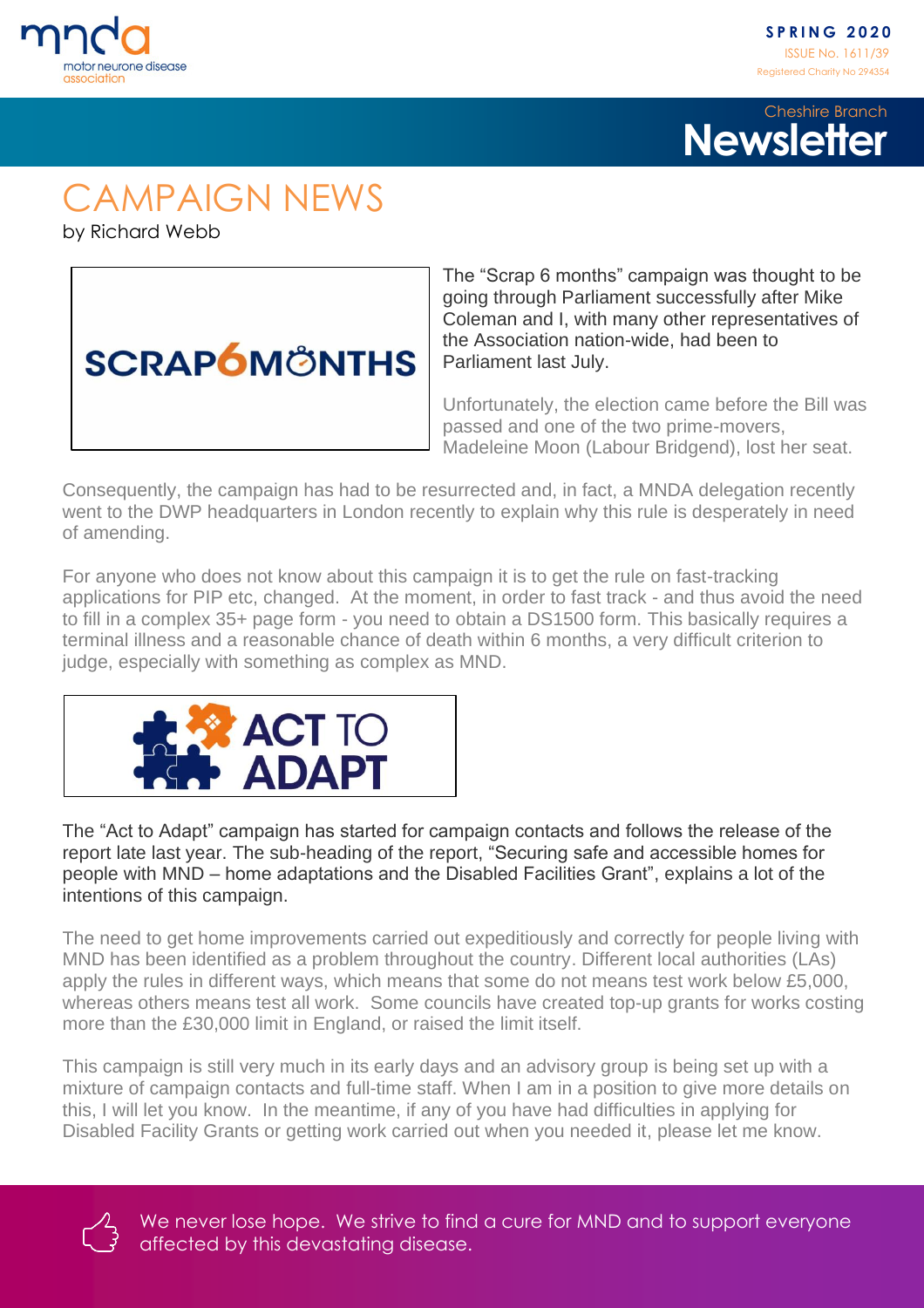

### FINANCIAL STUFF

| <b>Summarised Accounts as at 31 December 2019</b> |                     |                                         |                     |  |  |
|---------------------------------------------------|---------------------|-----------------------------------------|---------------------|--|--|
| <b>Income</b>                                     |                     | <b>Expenditure</b>                      |                     |  |  |
| <b>Item</b>                                       | <b>Year to Date</b> | <b>Item</b>                             | <b>Year to Date</b> |  |  |
| <b>General Donations</b>                          | 2,019               | <b>Financial Support</b>                | 19,737              |  |  |
| <b>Restricted Donation</b>                        | 14,796              | <b>National Office</b>                  | 342                 |  |  |
| In Memoriam Donations                             | 4,632               | Info & Education                        | 1,469               |  |  |
| <b>Corporate Donations</b>                        | 2,795               | <b>Admin Cost</b>                       | 2,844               |  |  |
| <b>Fund Raising</b>                               | 9,771               | <b>Publicity and Fundraising</b>        | 370                 |  |  |
| <b>Resale of Goods</b>                            | 1,927               | Purchase of goods for resale            | 261                 |  |  |
| Sundry - Just Giving                              | 0                   | <b>CEO Appeal &amp; MMU</b><br>Research | 10,000              |  |  |
| <b>Bank Interest</b>                              | 536                 | <b>Total Expenditure</b>                | 35,023              |  |  |
| <b>Gift Aid</b>                                   | 172                 | Surplus for the year to date            | 1,625               |  |  |
| <b>Total Income</b>                               | 36,648              | Total                                   | 36,648              |  |  |

Notable donations and fundraisers: In Memory:

• James Brunt Tim Hill

- Trustees D G Lowe
- Marks & Spencer Nantwich
- Viridor Waste
- Lady Bibby
- J E Bailey
- Rebecca Jackson

### DIARY DATES

| 6 April @ 2.30pm | Support meeting | Abbeywood Garden Centre, CW8 2HW |
|------------------|-----------------|----------------------------------|
| 4 May @ 2.30pm   | AGM             | Abbeywood Garden Centre, CW8 2HW |
| 1 June @ 2.30pm  | Support meeting | Wilmslow Garden Centre, SK9 2JN  |

# GET IN TOUCH

As always, please do contact the committee if you have any news or events you would like to see featured in the newsletter and promoted through our social media channels.

Don't forget, this newsletter is also available by email by contacting [emma@mndcheshire.org](mailto:emma@mndcheshire.org) or on our website at [www.mndcheshire.org.](http://www.mndcheshire.org/)